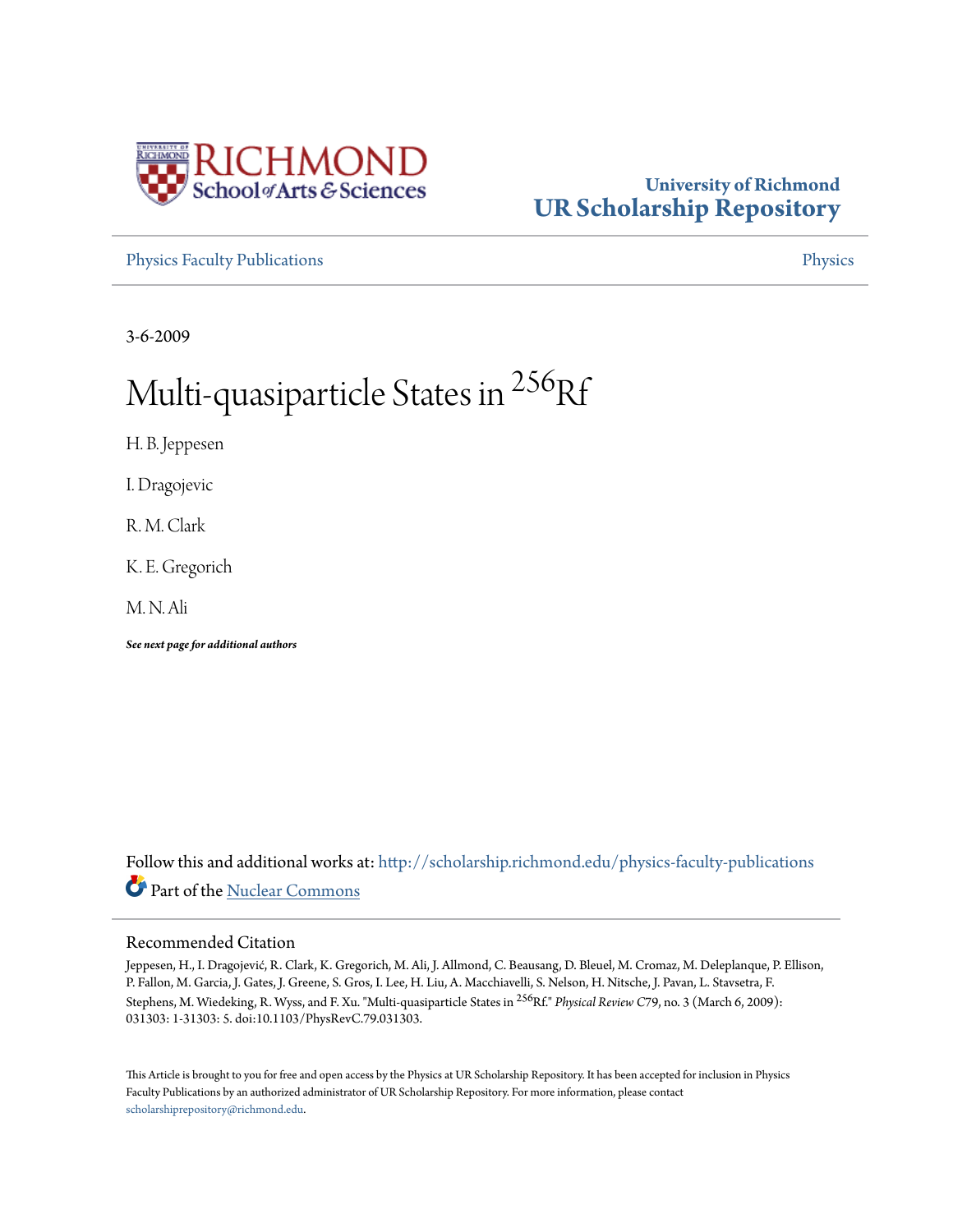#### **Authors**

H. B. Jeppesen, I. Dragojevic, R. M. Clark, K. E. Gregorich, M. N. Ali, J. M. Allmond, C. W. Beausang, D. L. Bleuel, M. Cromaz, M. A. Deleplanque, P. A. Ellison, P. Fallon, M. A. Garcia, J. M. Gates, J. P. Greene, S. Gros, I. Y. Lee, H. L. Liu, A. O. Macchiavelli, S. L. Nelson, H. Nitsche, J. R. Pavan, L. Stavsetra, F. S. Stephens, M. Wiedeking, R. Wyss, and F. R. Xu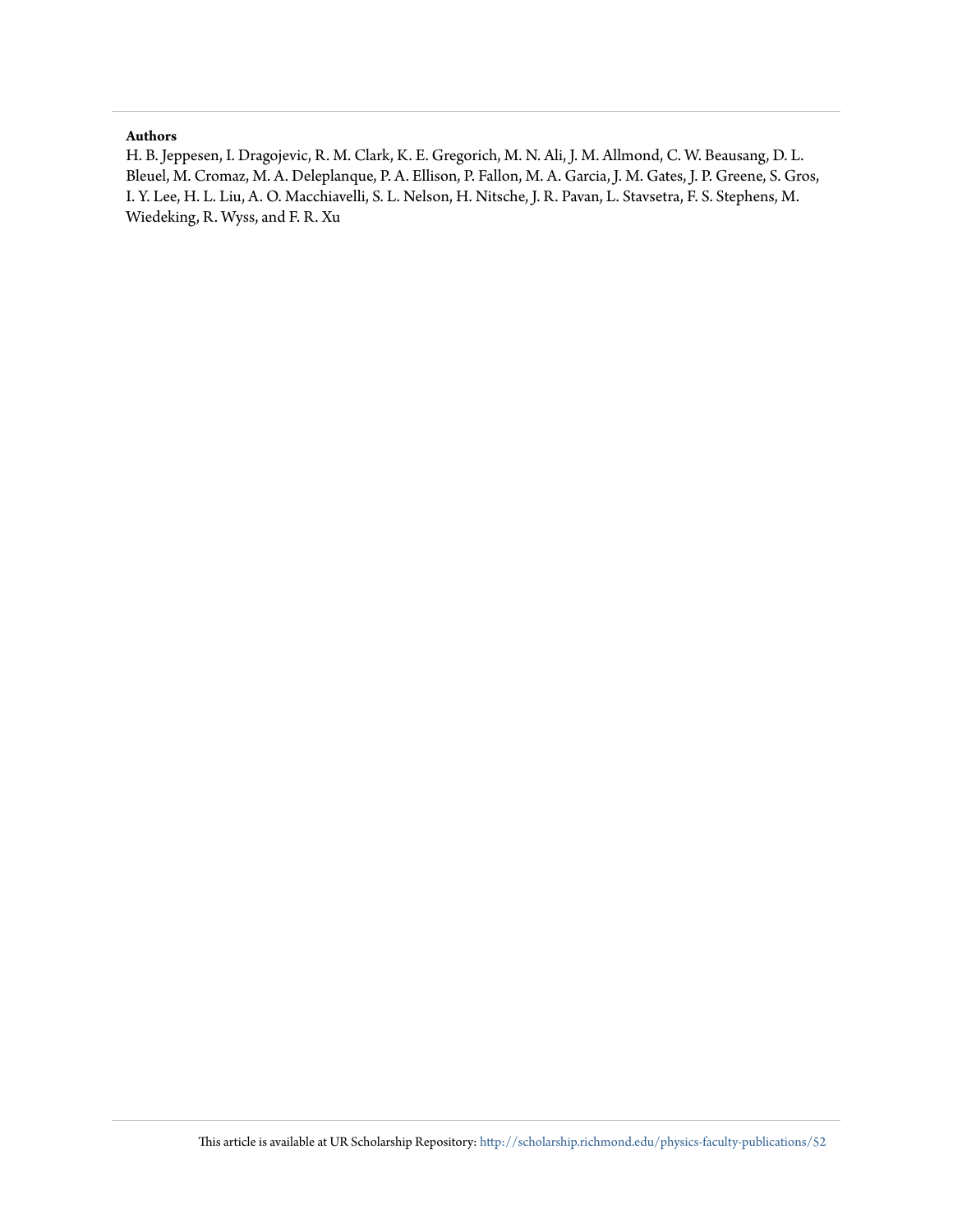#### PHYSICAL REVIEW C **79**, 031303(R) (2009)

**Multi-quasiparticle states in 256Rf**

H. B. Jeppesen,<sup>1</sup> I. Dragojević,<sup>1,2</sup> R. M. Clark,<sup>1</sup> K. E. Gregorich,<sup>1</sup> M. N. Ali,<sup>1,2</sup> J. M. Allmond,<sup>3</sup> C. W. Beausang,<sup>3</sup>

D. L. Bleuel,<sup>4</sup> M. Cromaz,<sup>1</sup> M. A. Deleplanque,<sup>1</sup> P. A. Ellison,<sup>1,2</sup> P. Fallon,<sup>1</sup> M. A. Garcia,<sup>1,2</sup> J. M. Gates,<sup>1,2</sup> J. P. Greene,<sup>5</sup>

S. Gros,<sup>1</sup> I. Y. Lee,<sup>1</sup> H. L. Liu,<sup>6</sup> A. O. Macchiavelli,<sup>1</sup> S. L. Nelson,<sup>1,2</sup> H. Nitsche,<sup>1,2</sup> J. R. Pavan,<sup>1</sup> L. Stavsetra,<sup>1</sup> F. S. Stephens,<sup>1</sup>

M. Wiedeking,  $R$ . Wyss, and F. R. Xu<sup>6</sup>

<sup>1</sup>*Nuclear Science Division, Lawrence Berkeley National Laboratory, Berkeley, California 94720, USA*

<sup>2</sup>*Department of Chemistry, University of California, Berkeley, California 94720, USA*

<sup>3</sup>*Department of Physics, University of Richmond, Richmond, Virginia 23173, USA*

<sup>4</sup>*Lawrence Livermore National Laboratory, Livermore, California 94551, USA*

<sup>5</sup>*Physics Division, Argonne National Laboratory, Argonne, IL 60439, USA*

<sup>6</sup>*School of Physics, Peking University, Beijing 100871, People's Republic of China*

<sup>7</sup>*AlbaNova University Center, KTH, Royal Institute of Technology, S-104 05 Stockholm, Sweden*

(Received 7 December 2007; revised manuscript received 25 April 2008; published 6 March 2009)

Excited states in 256Rf were populated via the 208Pb(50Ti*,* 2*n*) fusion–evaporation reaction. Delayed *γ* -ray and electron decay spectroscopy was performed and three isomeric states in <sup>256</sup>Rf have been identified. A fourth low-energy nonyrast state was identified from the *γ* -ray decay of one of the higher lying isomers. The states are interpreted as multi-quasiparticle excitations.

DOI: [10.1103/PhysRevC.79.031303](http://dx.doi.org/10.1103/PhysRevC.79.031303) PACS number(s): 23*.*20*.*Lv, 23*.*35*.*+g, 27*.*90*.*+b, 29*.*30*.*Kv

A new generation of experiments on the structure and properties of the heaviest nuclei is addressing the fundamental issue of the maximum mass and charge that a nucleus can attain. (For a recent review see Ref. [\[1\]](#page-6-0).) Of particular interest for this Rapid Communication is the study of K isomers, found in the region of prolate deformed nuclei centered near 252Fm  $(Z = 100, N = 152)$  [\[2\]](#page-6-0). These long-lived states occur when unpaired nucleons couple their angular momenta such that the projection of the total angular momentum on the deformed symmetry axis, K, is large. Approximate conservation of the K-quantum number means that decays from high-K states to low-K states are strongly hindered. By identifying such high-K states, and studying their decay, one can learn about the singleparticle structure, pairing correlations, and excitation modes of the heaviest nuclei [\[3–6\]](#page-6-0). In this Rapid Communication we report on an investigation of K isomerism in  $^{256}$ Rf.

The experiment was carried out at the 88-Inch Cyclotron of the Lawrence Berkeley National Laboratory and used the Berkeley Gas-filled Separator (BGS) [\[7\]](#page-6-0). Excited states of <sup>256</sup>Rf were populated by the <sup>208</sup>Pb( $\frac{50}{T}$ i, 2*n*) fusion– evaporation reaction at a beam energy of 243 MeV ( $\approx$ 239 MeV at the center of the target). This energy corresponded to the peak of the reaction cross section  $[\sigma_{\text{max}} = 17(2)$  nb] as determined from an excitation function measurement. Details of the excitation function, production mechanism and decay spectroscopy of other channels [including the observation of a new 109(13)- $\mu$ s isomeric state in <sup>257</sup>Rf] will be reported elsewhere. The beam passed through a  $\approx$ 45  $\mu$ g/cm<sup>2</sup> thick carbon window, which separates the beamline vacuum from the He gas inside the BGS, and was incident on the  $\approx 0.5$  mg/cm<sup>2</sup> thick <sup>208</sup>Pb targets. The targets each had a  $\approx$  25  $\mu$ g/cm<sup>2</sup> carbon fronting and were mounted on a rotating target wheel. The average beam intensity on target was  $\approx$ 200 particle nA. Evaporation residues were collected by the BGS and separated from the beam and other reaction products by their differing magnetic rigidities in the He gas. The evaporation residues

passed through a Multi-Wire Proportional Counter (MWPC) before being implanted into a  $\approx$ 1-mm-thick, 16  $\times$  16 pixel, double-sided silicon strip detector (DSSD) with dimensions of  $5 \times 5$  cm. A standard Clover Ge detector [\[8\]](#page-6-0) was mounted behind the 2-mm-thick Al backplate of the BGS focal plane, at approximately 5 mm from the DSSD. Source measurements over the surface of the DSSD yielded an absolute photopeak efficiency for the Clover detector of 17% at 122 keV and 3.5% at 1 MeV.

Evaporation residues were identified by observation of a signal in the MWPC coincident with a recoil implant in the DSSD, which decays, within the same pixel, by the characteristic ground-state fission of 256Rf. We collected 5400 such events in a total of  $\approx$ 6 days of beam on target. The fit to the recoil–fission time-difference distribution [\[9\]](#page-6-0) yields a half-life of 6.67(9) ms, consistent with the accepted value of  $6.4(2)$  ms  $[10]$ . We found no evidence of any fission branch that could be associated with the decay of an excited isomeric state.

To identify isomeric electromagnetic decays we searched for an electron signal, within the same pixel of the DSSD as the implanted recoil, prior to the fission. The DSSD pixel serves as a calorimeter detecting several electrons, or possibly L X rays, which come from the decay through highly converted low-energy transitions below an isomer [\[11\]](#page-6-0). Note that the recoil implants to a depth of  $\approx$ 5  $\mu$ m in the Si and the threshold for detecting an electron burst was  $\approx$ 100 keV. Simulations show that the efficiency of detecting an electron burst, comprising four or five conversion electrons each with an energy of  $\approx$ 40 keV, is greater than 90%. We identified a total of 985 recoil–electron–fission (r–e–f) events. The electron sum-energy spectrum is shown in Fig.  $1(a)$ . We also detected 147 recoil–electron–electron–fission (r–e–e–f) events (i.e., events with two different electron bursts). As shown in Figs.  $1(b)$  and  $1(c)$ , the electron sum-energy spectra are markedly different for the first and second electron decays, indicating the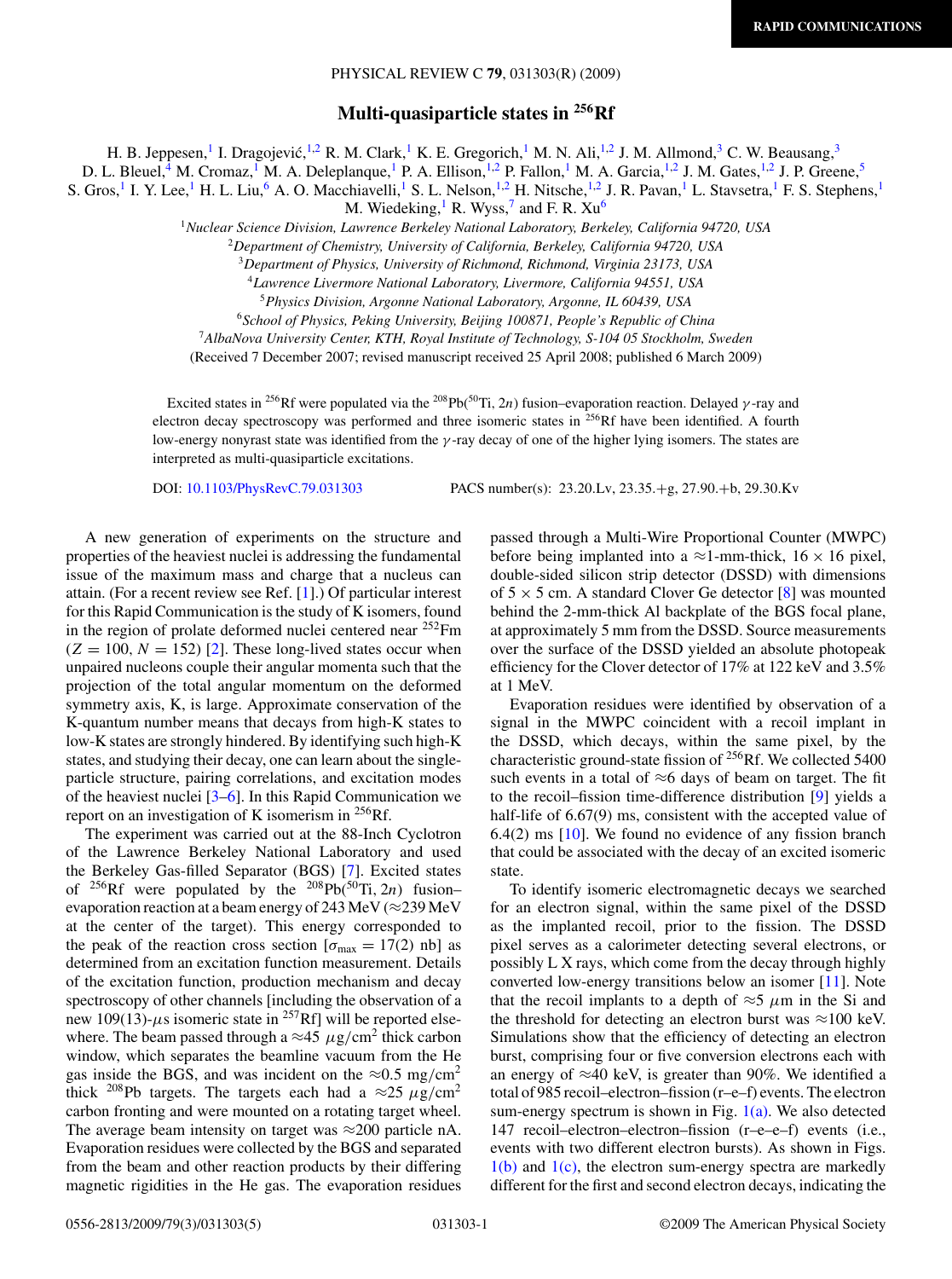

FIG. 1. Sum-energy spectrum for (a) the electrons from the r– e–f events, (b) the first electron burst from the r–e–e–f events, and (c) the second electron burst from the r–e–e–f events. The electron distributions associated with the three isomers are labeled **I**, **II**, and **III**. Open symbols indicate the sum energies for the first (squares), second (triangles), and third (circles) electron bursts in each of the seven r–e–e–e–f events.

presence of at least two isomeric states. There were also seven recoil–electron–electron–electron–fission (r–e–e–e–f) events. We estimate that there was a probability of less than 1 in 500 for one such random event being present in our data. Therefore, these seven events reveal the presence of a third isomer.

We searched for *γ* rays detected in the Ge detector in prompt coincidence  $(\pm 160 \text{ ns})$  with the isomeric electron signals. The total  $\gamma$ -ray spectrum is shown in Fig.  $2(a)$ . There is a prominent peak at 900(1) keV. There are 35 counts in this peak and the spectrum has a total of 227 counts. This is consistent with the peak-to-total ratio from source measurements (14%) and we conclude that the spectrum shown in Fig.  $2(a)$  mainly comprises a single 900-keV transition and its Comptonscattered events.

For the r–e–e–f events we can compare the *γ* -ray spectrum in prompt coincidence with either the first or second electron decay. These are shown in Figs.  $2(b)$  and  $2(c)$ , respectively. It is clear that the second electron decay, corresponding to the isomer at lowest excitation energy, is in prompt coincidence with the 900-keV transition. In Fig.  $1(c)$ , we label this electron distribution **I**; it peaks at  $\approx$  175 keV with a maximum energy of around 225 keV. The first electron decay [Fig.  $1(b)$ ] has a very different  $\gamma$ -ray spectrum in prompt coincidence [Fig. 2(b)]. All  $\gamma$  rays associated with this first electron decay involve

#### <span id="page-3-0"></span>H. B. JEPPESEN *et al.* PHYSICAL REVIEW C **79**, 031303(R) (2009)



FIG. 2. Gamma-ray spectra for (a) *γ* rays in prompt coincidence with electrons from the r–e–f events, (b)  $\gamma$  rays in prompt coincidence with the first electron burst from the r–e–e–f events, and (c) *γ* rays in prompt coincidence with the second electron burst from the r–e–e–f events. The inset in (a) is an expansion with the Rf X-ray energies marked. All  $\gamma$ -ray spectra were created by treating the four Clover crystals as individual detectors (with no addback).

electron sum energies above 200 keV. Therefore, we identify two distinct distributions associated with the first electron decay, which we label **II** and **III** in Fig. 1(b). Distribution **II** peaks at  $≈200$  keV with a maximum electron sum energy of around 275 keV. Distribution **III** involves electron sum energies that peak at around ≈400 keV and extend beyond 500 keV. Electrons associated with distribution **III** can be in prompt coincidence with  $\gamma$  rays [shown in Fig. 2(b)]. These observations are supported by the characteristics of the r–e–e–e–f events. The positions of the electron sum energies for the first, second, and third decays in each of the seven events are marked in Fig. 1. They agree perfectly with the electron sum-energy distributions discussed earlier.

The evidence suggests three isomers with distinguishable decay characteristics. A partial level scheme is presented in Fig. [3.](#page-4-0) The isomer lowest in excitation energy is associated with electron distribution **I** [see Fig.  $1(c)$ ]. The electrons are in prompt coincidence with the 900-keV *γ* -ray transition [see Fig. 2(c)]. A second isomer lies  $\approx$  275 keV higher in excitation energy. We only see electrons associated with its decay, and these correspond to distribution  $\Pi$  in Fig. 1(b). The third isomer lies at least 800 keV higher. This is deduced from the sum energy of the electrons [distribution **III** of Fig. 1(b)] plus the energies of the  $\gamma$  rays detected in prompt coincidence.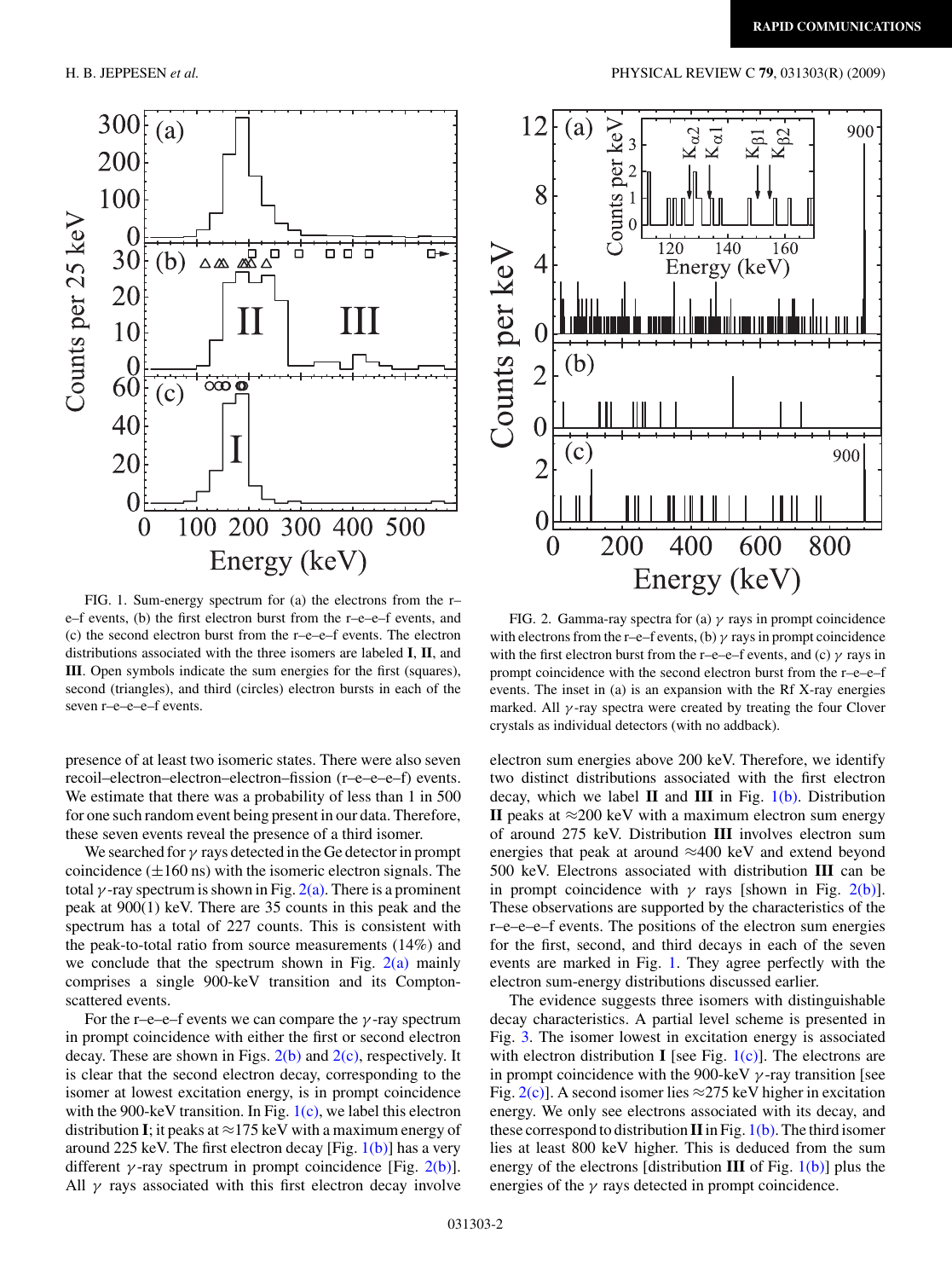<span id="page-4-0"></span>

FIG. 3. Proposed decay scheme for <sup>256</sup>Rf. Energies are given in keV. Half-lives are written beneath each isomer.

The r–e–e–e–f events show that each of the three isomers has a half-life of ∼20 *µ*s. It is unusual to find three isomers with very similar half-lives in the same nucleus. We have carefully examined the possibility of false correlations in our data but find no evidence of any background recoil–electron (r–e) events being recorded by the acquisition. During this same experiment we ran at several different energies for the excitation-function measurement and populated  $^{257}$ Rf via the 1n-evaporation channel. We also performed additional experiments with similar recoil-implantation energies  $[{}^{208}Pb({}^{48}Ca, 2n){}^{254}No$  and  ${}^{209}Bi({}^{48}Ca, 2n){}^{255}Cr]$  using the identical setup. We have identified several isomers, but the case of 256Rf is the only one in which <sup>∼</sup>20-*µ*s isomers were discovered. This, combined with the fact that we can clearly distinguish different electron sum-energy distributions associated with the different isomers and that the different electron distributions are coincident with different *γ* rays, means that we are very confident in the existence of three distinct <sup>∼</sup>20-*µ*s isomers in 256Rf.

To estimate half-lives more accurately using the r–e–f, r–e–e–f, and r–e–e–e–f events, we must account for the possibility of an isomer decaying during the  $\approx$ 14- $\mu$ s deadtime of the data acquisition. Different subsets of events were used to estimate the half-lives of the isomers. Decay curves are shown in Fig. 4. For the lowest isomer we used the lifetimes of (a) the third electron decay in the  $r-e-e-e$ – $f$  events, (b) the electron decays coincident with 900-keV *γ* rays, and (c) the second electron decay in r–e–e–f events when the first isomer decay had a total energy of  $E_{e+\gamma}$  < 275 keV. The half-life



FIG. 4. (Color online) The fitted decay curves derived from a maximum likelihood technique [\[9\]](#page-6-0) for electron bursts **I**, **II**, and **III**. The thick solid lines are fits; the thin solid lines indicate the 68% Poisson probability interval about the fit.

of the lowest isomer from these 158 events is  $25(2)$   $\mu$ s (see lower panel of Fig. 4). We also used the time distribution of the 35 counts in the 900-keV *γ* -ray peak, as seen in Fig.  $2(a)$ , to estimate the half-life of this isomer, yielding a value of  $33(8)$   $\mu$ s. For the second isomer we used (d) the second electron decay in r–e–e–e–f events and (e) the first electron decay of r–e–e–f events when this decay has a total energy of  $E_{e+\gamma}$  < 275 keV. The half-life of the second isomer from these 124 events is  $17(2)$   $\mu$ s (see middle panel of Fig. 4). For the highest isomer we used (f) the first electron decay in r–e–e–e–f events and (g) the first electron decay in r–e–e–f events when this decay has a total energy of  $E_{e+y}$  > 275 keV. The half-life of the highest isomer from these 30 events is  $27(5)$   $\mu$ s (see upper panel of Fig. 4). We developed a model of the population and decay of the isomers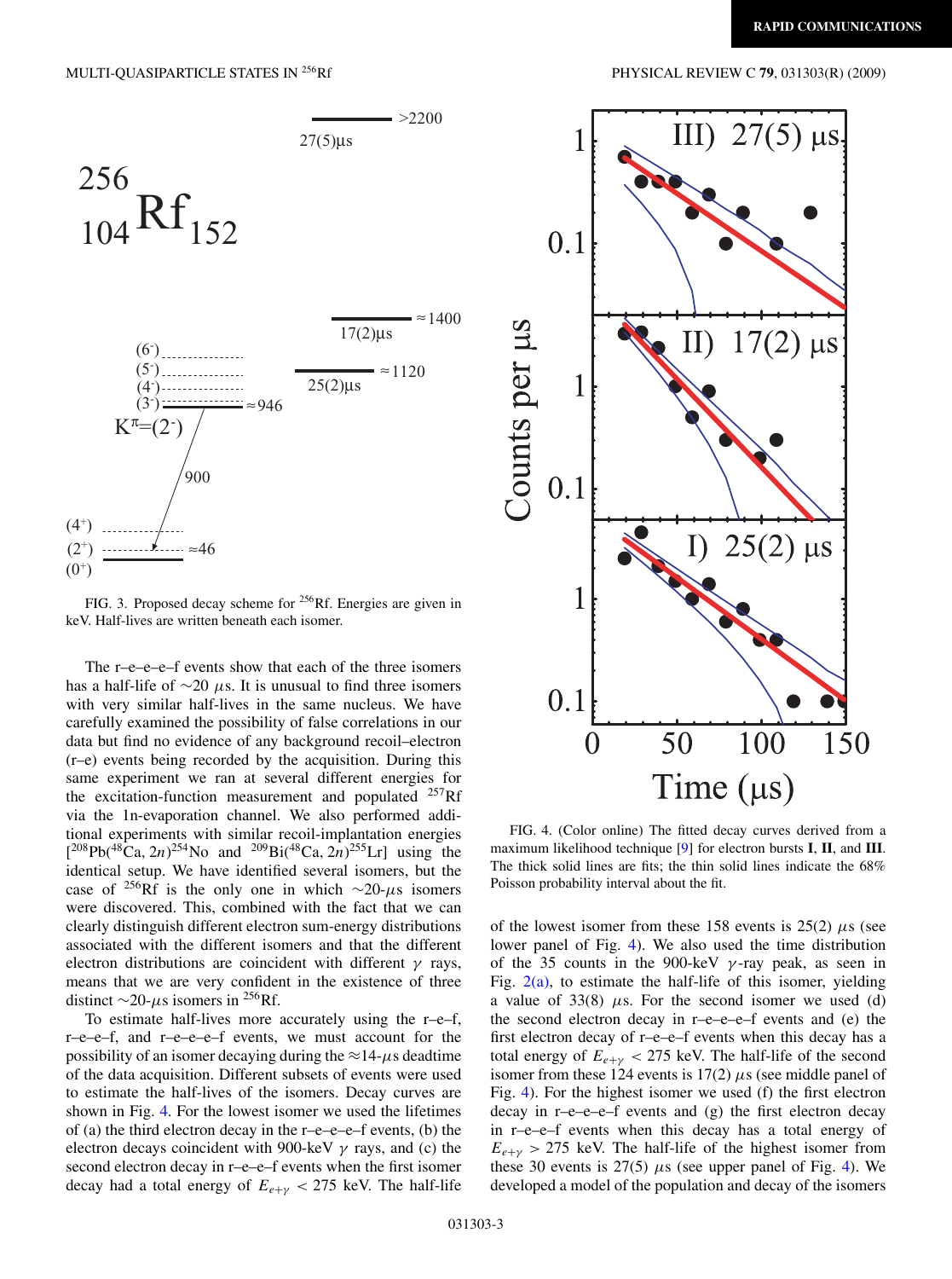that provided a consistency check for our results and allowed us to estimate the probability of misassignment of electron bursts used in the half-life estimations just discussed. We find that the number of electron bursts misassigned to the decay of the lowest, middle, and highest isomer is expected to be less than 1%, 3%, and 1% of the respective totals used for the estimations.

As shown in Fig. [3,](#page-4-0) we propose that the 900-keV transition decays from a state intermediate in excitation energy between the lowest isomer and the ground state. Most of the electron sum energy is the result of decay through the low-energy transitions of the presumed rotational structure built on this intermediate bandhead. This situation is similar to that observed in recent studies of  $^{252,254}$ No  $[3-5]$  and  $^{250}$ Fm  $[6]$ . From X-ray intensity arguments it is possible to restrict the multipolarity of the 900-keV transition. The strongest  $K_{\alpha 1}$  line has an energy of 133.4 keV, well above the detection threshold of the Clover Ge detector. If the 900-keV transition were an *M*1 transition we estimate that we should detect  $\approx$  17 K X rays, an  $E2$  transition would yield  $\approx$ 3, and an  $E1$  transition would yield  $≈1$ . Since we see no identifiable K X rays we favor an *E*1 character for the 900-keV transition.

We can restrict the angular momentum value of the state in the ground-state band populated by the 900-keV transition. Any value above  $I^{\pi} = 4^{+}$  would result in observable effects such as X rays from conversion of the in-band *E*2 transitions (likely to lie above the K edge at 155 keV), a higher-thanobserved upper limit of the electron sum energy, or the observation of  $\gamma$  rays at the energies of either the  $8^+ \rightarrow 6^+$  or  $6^+ \rightarrow 4^+$  ground-state band transitions. Since we do not see any of these, we conclude that the 900-keV transition is decaying to one of the lowest three states in the ground-state band.

We now consider the nature of the intermediate state, which decays via the 900-keV transition. Several lighter nuclei, including  $^{252}$ No [\[5\]](#page-6-0),  $^{250}$ Fm [\[6\]](#page-6-0), and  $^{250}$ Cf [\[12\]](#page-6-0), are known to have  $K^{\pi} = 2^-$  states at low excitation energy. These states are generally interpreted as having octupole vibrational character, but microscopic calculations indicate that the configurations of such 2<sup>−</sup> states can be dominated by a single two-quasiparticle component  $[13]$ . The decay of such a state is dominated by a strong  $E1$  transition to the  $2^+$  level of the ground-state band. This agrees with our observation of a single strong 900-keV transition with probable *E*1 character. Systematics in the region would suggest a value of around 46(2) keV for the energy of the  $2^+ \rightarrow 0^+$  ground-state band transition. This places the proposed 2<sup>−</sup> level at an excitation energy of 946(3) keV. The isomer that feeds the rotational band based on this state can be no more than  $\approx$ 170 keV above this level on the basis of the maximum of the observed electron sum-energy spectrum [see Fig.  $1(c)$ ]. Assuming that the band is of similar character to that observed in <sup>252</sup>No [\[5\]](#page-6-0) and <sup>250</sup>Cf [\[12\]](#page-6-0) this would be below the energy of the 6<sup>−</sup> state of the excited band, or possibly even below the 5<sup>−</sup> state. We do not see any of the in-band *γ* -ray transitions, which would be of low energy and highly converted. We also do not see any high-energy interband transitions, as seen in <sup>252</sup>No [\[5\]](#page-6-0) and <sup>250</sup>Cf [\[12\]](#page-6-0), which may reflect weaker interband decay branches in 256Rf.

In the cases of <sup>252</sup>No [\[5\]](#page-6-0) and <sup>250</sup>Fm [\[6\]](#page-6-0) a  $K^{\pi} = 8^{-}$  isomer decays to a 2<sup>−</sup> band. The lifetimes for these  $K^{\pi} = 8^{-}$  isomers

#### H. B. JEPPESEN *et al.* PHYSICAL REVIEW C **79**, 031303(R) (2009)

TABLE I. Calculated configurations and excitation energies of low-lying high-K two-quasiparticle states in  $^{256}$ Rf.

| $K^{\pi}$ | Configuration                                                   | $E_x$ (MeV) |
|-----------|-----------------------------------------------------------------|-------------|
| $8-$      | $v^2([734]9/2^- \otimes [613]7/2^+)$                            | 1.16        |
| $10^{+}$  | $v^2$ ([734]9/2 <sup>-</sup> $\otimes$ [725]11/2 <sup>-</sup> ) | 1.36        |
| $7^+$     | $v^2([613]7/2^+\otimes [624]7/2^+)$                             | 1.66        |
| $7^{-}$   | $\pi^2([624]9/2^+\otimes [512]5/2^-)$                           | 1.41        |
| $8-$      | $\pi^2([514]7/2^- \otimes [624]9/2^+)$                          | 1.45        |
| $6^{+}$   | $\pi^2([514]7/2^- \otimes [512]5/2^-)$                          | 1.53        |
| $R^+$     | $\pi^2([624]9/2^+\otimes [633]7/2^+)$                           | 1.64        |

are 110(10) ms and 1.93(15) s, respectively. The half-life of the isomer that decays to the 2<sup>-</sup> band in <sup>256</sup>Rf is only 25(2)  $\mu$ s. The retardation of a K-forbidden transition can be estimated by its reduced hindrance expressed as  $f_v = [(t_{1/2})_{exp}/(t_{1/2})_{WU}]^{1/\nu}$ , where  $(t_{1/2})_{\text{exp}}$  is the partial *γ*-ray half-life,  $(t_{1/2})_{\text{WU}}$  is the Weisskopf estimate,  $v = (\Delta K - \lambda)$ , and  $\lambda$  is the transition multipolarity. We estimate  $f_\nu$  values of  $\approx$ 110 and  $\approx$ 180 for the cases of 252No and 250Fm, respectively. To reproduce a similar value in 256Rf, under the assumption of a dipole decay from the isomer to the 2<sup>−</sup> band, requires that the lowest isomer in <sup>256</sup>Rf has a value of K = 6 or 7. If we assume that the second isomer also decays via a low-energy dipole transition with a similar hindrance it will have a value of  $K = 10-12$ .

As discussed earlier, the isomer with lowest excitation energy lies at  $\approx$ 1120 keV whereas the second isomer must lie about 275 keV higher. This is the expected energy scale for several high-K two-quasiparticle states. The third isomer lies at an excitation energy *>*2200 keV and may well correspond to a four-quasiparticle state. Calculations of the excitation energies of specific two-quasiparticle configurations in these nuclei are a challenge since the single-particle energies are not always well reproduced and an additional unknown arises from residual spin-spin interactions. Recent configuration-constrained Woods-Saxon potential-energy-surface calculations [\[14\]](#page-6-0) have been relatively successful in reproducing the limited experimental data on K isomers known in nuclei with  $Z \ge 100$ . We have performed such a calculation for multi-quasiparticle states in  ${}^{256}$ Rf. Active high-K proton orbitals found near the Fermi surface include the [624]9/2, [514]7/2, [633]7/2, and [512]5/2 Nilsson states. Active high-K neutron orbitals include the [734]9/2, [613]7/2, [624]7/2, and [725]11/2 Nilsson states. Calculated energies for several of the lowest possible twoquasiparticle configurations are presented in Table I. As already discussed, it is unlikely that the lowest observed isomer is based on the  $v^2$ ([734]9/2<sup>-</sup>  $\otimes$ [613]7/2<sup>+</sup>)8<sup>-</sup> configuration despite being close to the predicted excitation energy. There are several other predicted states with  $K = 6$  or 7 that might correspond to the lowest isomer. For the second isomer a probable configuration is *ν*2([734]9*/*2<sup>−</sup> [725]11*/*2−)10+, which has the highest K value of the calculated low-lying two-quasiparticle configurations in 256Rf. The high-K value of this state and the relatively low predicted excitation energy agree neatly with the deduced properties of the second isomer. Therefore, it is natural to associate the observed state with this  $10<sup>+</sup>$  configuration. This would then suggest that the lower isomer is also a probable two-quasineutron state.